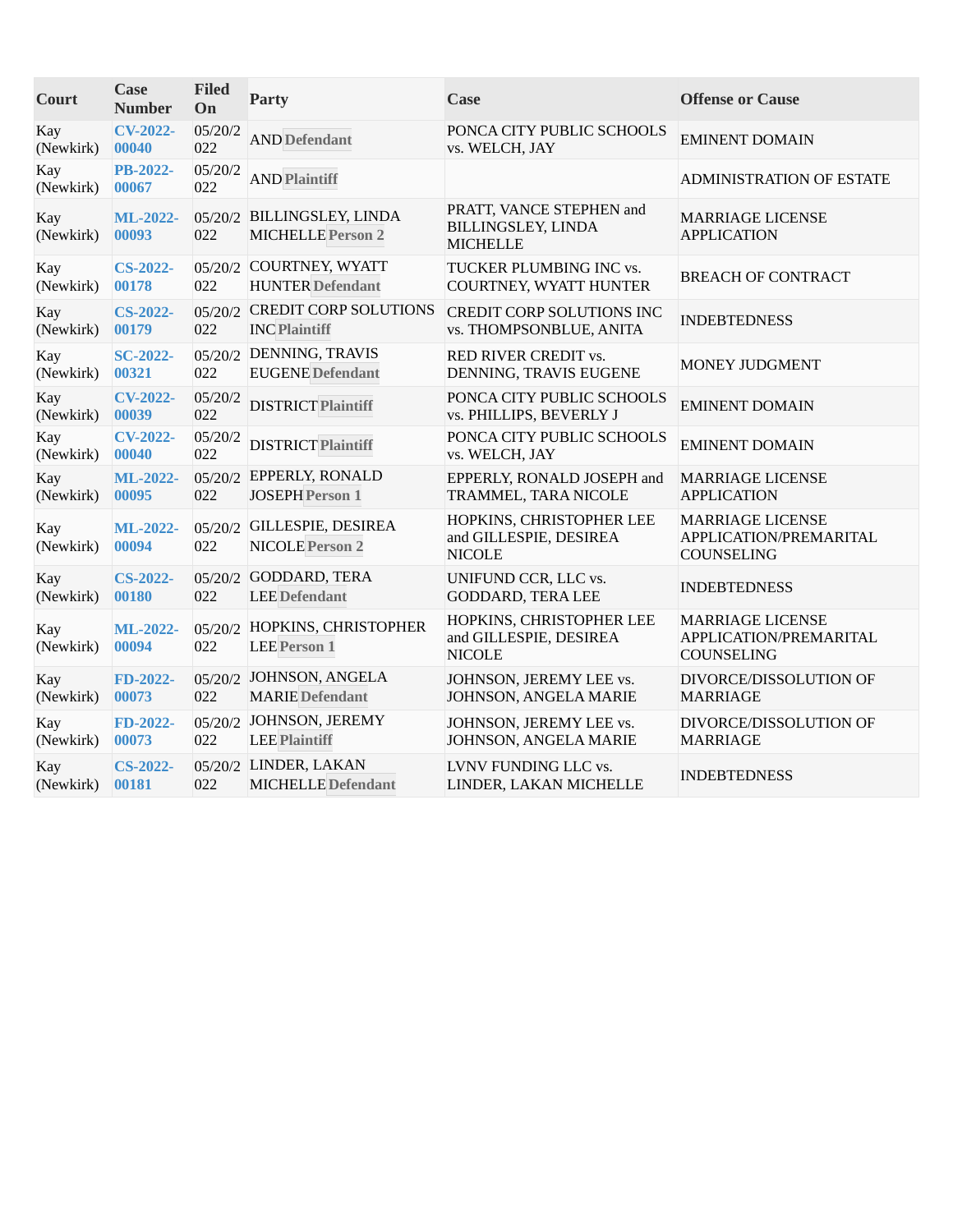| Court            | <b>Case</b><br><b>Number</b> | <b>Filed</b><br>On | Party                                                  | Case                                                                    | <b>Offense or Cause</b>                       |
|------------------|------------------------------|--------------------|--------------------------------------------------------|-------------------------------------------------------------------------|-----------------------------------------------|
| Kay<br>(Newkirk) | <b>CS-2022-</b><br>00181     | 22                 | 05/20/20 LVNV FUNDING<br><b>LLC</b> Plaintiff          | LVNV FUNDING LLC vs. LINDER,<br><b>LAKAN MICHELLE</b>                   | <b>INDEBTEDNESS</b>                           |
| Kay<br>(Newkirk) | <b>SC-2022-</b><br>00322     | 22                 | 05/20/20 MINER, MELANIE<br><b>TYNE</b> Defendant       | RED RIVER CREDIT vs. MINER,<br><b>MELANIE TYNE</b>                      | MONEY JUDGMENT                                |
| Kay<br>(Newkirk) | <b>SC-2022-</b><br>00323     | 05/20/20<br>22     | <b>MOORE, KAICEE Defendant</b>                         | RED RIVER CREDIT vs. MOORE,<br><b>KAICEE</b>                            | MONEY JUDGMENT                                |
| Kay<br>(Newkirk) | FD-2022-<br>00074            | 22                 | 05/20/20 MUDGETT, BRETT<br><b>LEE</b> Defendant        | MUDGETT, CRISTY L. vs. MUDGETT, DIVORCE/DISSOLUTION<br><b>BRETT LEE</b> | OF MARRIAGE                                   |
| Kay<br>(Newkirk) | FD-2022-<br>00074            | 22                 | 05/20/20 MUDGETT, CRISTY<br><b>L. Plaintiff</b>        | MUDGETT, CRISTY L. vs. MUDGETT, DIVORCE/DISSOLUTION<br><b>BRETT LEE</b> | OF MARRIAGE                                   |
| Kay<br>(Newkirk) | <b>ML-2022-</b><br>00092     | 22                 | 05/20/20 NICHELSON, CONNER<br><b>MALONE</b> Person 1   | NICHELSON, CONNER MALONE and MARRIAGE LICENSE<br>REED, KRISTA ANN       | <b>APPLICATION</b>                            |
| Kay<br>(Newkirk) | <b>SC-2022-</b><br>00324     | 22                 | 05/20/20 PHETTAVONG,<br><b>KEOTA</b> Defendant         | RED RIVER CREDIT vs.<br>PHETTAVONG, KEOTA                               | MONEY JUDGMENT                                |
| Kay<br>(Newkirk) | <b>CV-2022-</b><br>00039     | 22                 | 05/20/20 PHILLIPS, BEVERLY<br><b>J</b> Defendant       | PONCA CITY PUBLIC SCHOOLS vs.<br>PHILLIPS, BEVERLY J                    | <b>EMINENT DOMAIN</b>                         |
| Kay<br>(Newkirk) | <b>CV-2022-</b><br>00039     | 22                 | 05/20/20 PONCA CITY PUBLIC<br><b>SCHOOLS Plaintiff</b> | PONCA CITY PUBLIC SCHOOLS vs.<br>PHILLIPS, BEVERLY J                    | <b>EMINENT DOMAIN</b>                         |
| Kay<br>(Newkirk) | <b>CV-2022-</b><br>00040     | 22                 | 05/20/20 PONCA CITY PUBLIC<br><b>SCHOOLS Plaintiff</b> | PONCA CITY PUBLIC SCHOOLS vs.<br>WELCH, JAY                             | <b>EMINENT DOMAIN</b>                         |
| Kay<br>(Newkirk) | ML-2022-<br>00093            | 22                 | 05/20/20 PRATT, VANCE<br><b>STEPHEN Person 1</b>       | PRATT, VANCE STEPHEN and<br>BILLINGSLEY, LINDA MICHELLE                 | <b>MARRIAGE LICENSE</b><br><b>APPLICATION</b> |
| Kay<br>(Newkirk) | <b>SC-2022-</b><br>00325     | 22                 | 05/20/20 RAINVILLE,<br><b>ABIGAIL Defendant</b>        | RED RIVER CREDIT vs. RAINVILLE,<br><b>ABIGAIL</b>                       | MONEY JUDGMENT                                |
| Kay<br>(Newkirk) | <b>SC-2022-</b><br>00321     | 05/20/20<br>22     | RED RIVER CREDIT Plaintiff                             | RED RIVER CREDIT vs. DENNING,<br><b>TRAVIS EUGENE</b>                   | MONEY JUDGMENT                                |
| Kay<br>(Newkirk) | <b>SC-2022-</b><br>00322     | 05/20/20<br>22     | <b>RED RIVER CREDIT Plaintiff</b>                      | RED RIVER CREDIT vs. MINER,<br><b>MELANIE TYNE</b>                      | MONEY JUDGMENT                                |
| Kay<br>(Newkirk) | <b>SC-2022-</b><br>00323     | 05/20/20<br>22     | <b>RED RIVER CREDIT Plaintiff</b>                      | RED RIVER CREDIT vs. MOORE,<br><b>KAICEE</b>                            | MONEY JUDGMENT                                |